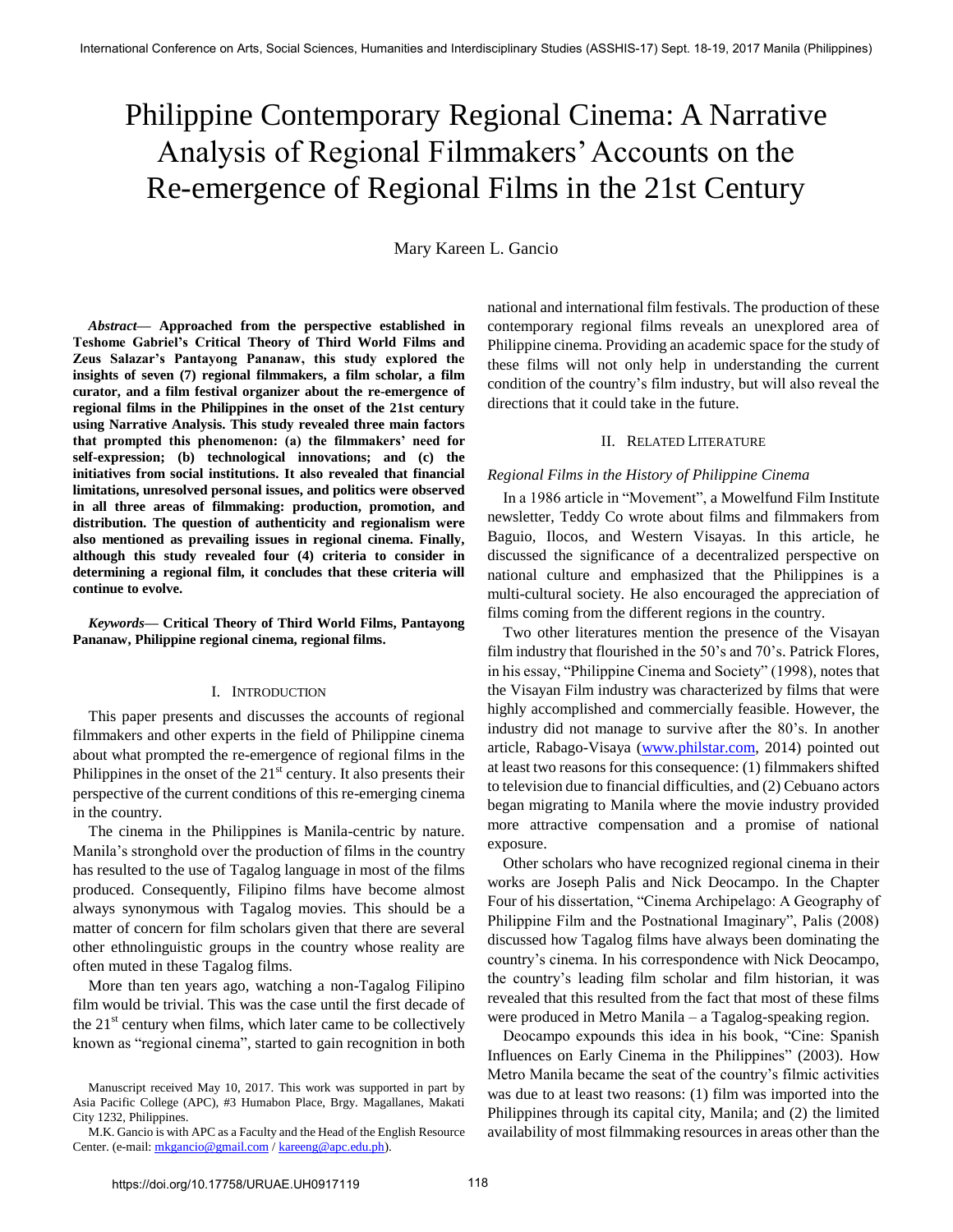country"s capital has made the survival of the industry in other parts of the country impossible.

Deocampo has lined up a more detailed discussion on regional cinema and digital films in the last installment of his five books on the history of the Philippine Cinema (the first two installments are *Cine*, 2003 and *Film*, 2011).

# *Emergence of Indigenous Cinema*

There are various emerging indigenous cinemas in the world, and one of the most frequently noted factor that enabled this phenomenon is the availability of democratized filmmaking technology as in the case of the Maori cinema. Emiel Martens (2012) notes that the Maori initiatives to secure their own access to media production has enabled them to speak back using the very tool that has silenced them in the past.

In Faye Ginsburg's article, "Shooting Back: From Ethnographic Film to Indigenous Production/Ethnography of Media" (1999), she described the advent of affordable video equipment as an opportunity that granted individuals from almost everywhere in the planet the capacity for image-making – a capacity that was once monopolized by media industries.

Palis (2008) had the same observation, and added that while digital technology has allowed young filmmakers to create their own films with unconventional themes, local and international film festivals have provided avenues for these films to be screened.

David Bordwell (2005) provides a more profound explanation to this idea, stating that cultural forces serve as preconditions for human activities like filmmaking; while factors like the current state of technology, the individuals' intentions, customary dictates, and structural opportunities provided by institutions, are the more proximate or direct influences that determine these kinds of phenomenon.

#### III. THEORETICAL FRAMEWORK

Teshome Gabriel"s Critical approach to Third World Films serves as the foundation of this study. Gabriel introduced in his essay, "Towards a Critical Theory of Third World Films" (2000), three phases that cinemas in Third World countries go through: (1) unqualified assimilation phase; (2) remembrance phase; and (3) combative phase. He further describes each phase using three aspects of cinema: industry, theme, and style.

In the unqualified phase, the industry is characterized by its identification with its Western counterpart, Hollywood. It is viewed as a local version of this Western film industry. The business structure and system observed is the same as that in Hollywood. The themes that persist are the ones that are entertaining. This is in connection to the kind of film industry, which is primarily concerned with profit generation – given that entertaining films have the more potential to generate larger profits.

In the remembrance phase, the film industry takes a shift from the mainstream, Hollywood-influenced type to a more indigenized structure. The control of talents, production, exhibition, and distribution are localized. The filmic themes in this phase include a *clash between rural and urban life,* 

*traditional versus modern value systems, and folklore and mythology* (Gabriel, 2000). Most films in this phase are based on concepts founded upon indigenous culture and history; while the filmic styles demonstrate the indigenization of conventional styles. Gabriel notes that the problem with this phase is the tendency of uncritical acceptance and undue romanticization of the ways of the past, as well as the inappropriate appropriation of conventional styles.

In the combative phase, the film industry is a public institution operated by and for the people. In this phase, the themes are dominantly about the lives and the struggles of the people. Filmic style in this phase is influenced by the filmmaker's intention to use film as an ideological tool. The stories are presented from an ideological perspective instead of the conventional character-based method that is dominantly observed in Western filmmaking styles.

It is imperative to note that these phases are enclosed in a dynamic that is dialectic in nature. It is common that Third World filmmakers would produce films that demonstrate characteristics observable in phase one, and produce another film that embodies ideologies observable in phase three.

Further, Gabriel presents an analytical construct consisting of three components in approaching and interpreting the three phases discussed above. These components are: text, reception, and production: the "text" component involves the codes and sub-codes and their relationship with each other, or the general filmic grammar; the 'reception' is the component that presents the role of the audience in the consumption of the text; and the "production" is the component that raises the concern of what kind of institution is cinema in the Third World.

The text in the unqualified assimilation phase is characterized by mimicking conventional practices that results to an audience that is alienated due to their inability to recognize themselves in the images they see; while the film production is primarily controlled by studio system. In the remembrance phase, the text demonstrates a slight shift from the conventional filmic grammar to one with more indigenized themes. Despite this, the classical formal elements persist. The audience in this phase can locate a diluted traditional identity, while the operation of film institutions is indigenized as well. Finally, the text in the combative phase takes a radical shift from the conventional filmic grammar. In this phase, the audience begin to recognize themselves with the text as it demonstrates their own lived experience, and considering that they take an active role in the production process.

While Gabriel"s notion of Third World cinema aid this study in understanding the cinema in the Philippines, Salazar"s notion of *Pantayong Pananaw* (PP) provides a framework for understanding the culture of Philippine society within which this cinema persists.

PP was originally introduced as a methodology for Philippine Historiography. Salazar postulates that the best means to understand and interpret Filipino culture and its complexities is by investigating it from within its society using local perspective. The term *pantayo* is derived from the Filipino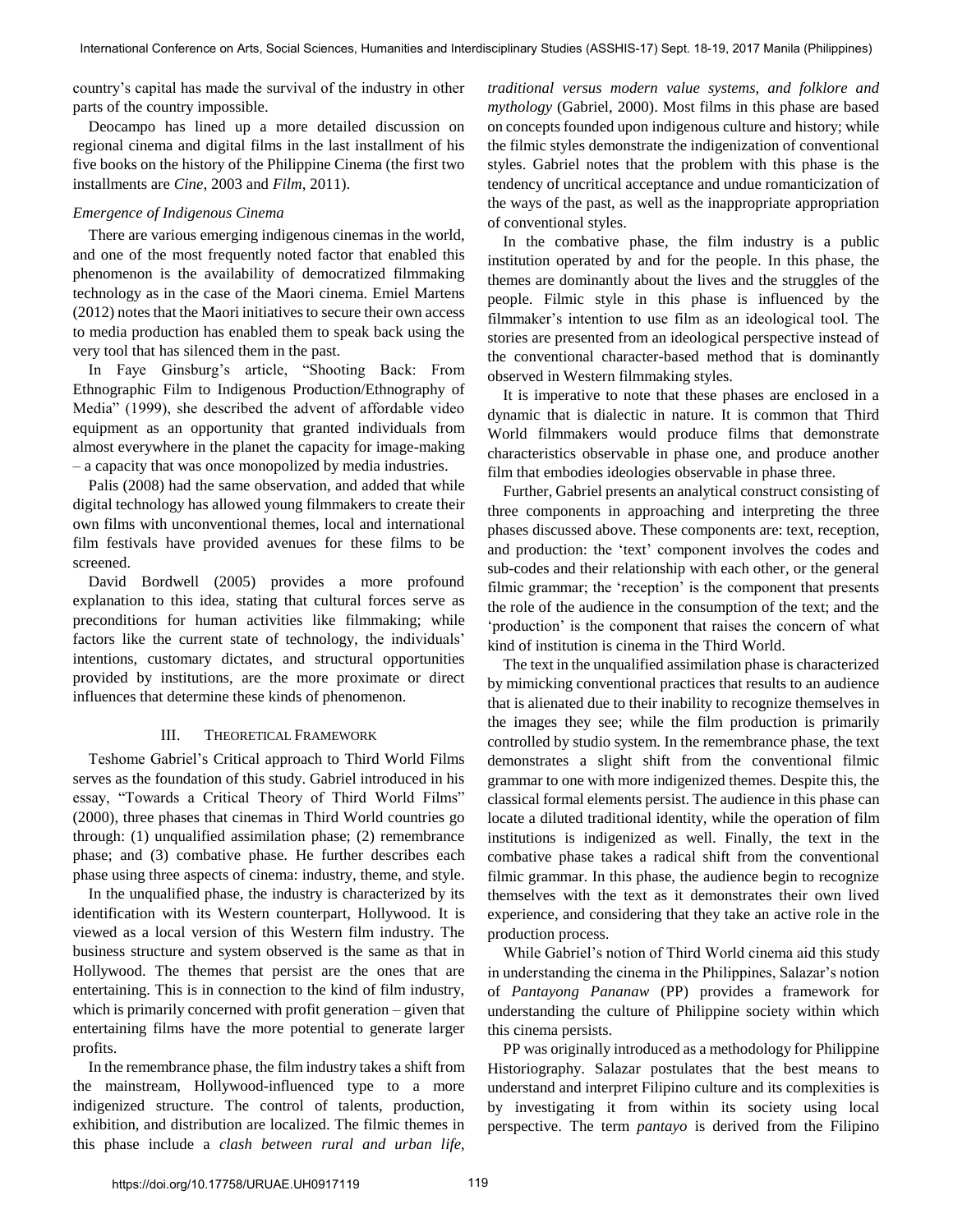word, "tayo" which refers to the speaker and everyone he/she is speaking to; including those who are part of the group to which the speaker belongs to, and with whom the speaker shares the same frame of reference (even those who are not physically present during the dialogue).

There are at least three points about PP that is worth noting. First, a society could only achieve a *pantayo* perspective if the members, through a single code or "equivalence of meaning", share the same understanding of concepts or notions of reality. With this, Salazar underlines the importance of the use of a single language as basis and transmitter of knowledge. Second, individuals are often oblivious of his/her own lived culture; and unless it is consciously integrated into the formal education system, culture as it is lived by each member of the society is often left unexamined. Another means for one to recognize his/her own culture is to be exposed to different cultural orientations. Finally, PP recognizes, and presents an explanation to, the sense of cultural identity crisis among Filipinos. Salazar acknowledges the presence of the *Great Cultural Divide* in "The Pantayo Perspective as a Discourse Towards Kabihasnan" (2000). This notion presents two cultural orientation within the Philippine society: (a) national culture, or the culture of the society that appropriates the colonizer"s culture, and the (b) *kalinangang bayan* or the lived reality of every Filipino as interpreted by the Filipinos themselves. While national culture is outward looking in search for standards of what is admirable or desirable, *kalinangang bayan* seeks from within one's own culture for such criteria of evaluation.

Considering Bordwell"s explanation about the emergence of social phenomena such as filmmaking (see II. RELATED LITERATURE), Gabriel and Salazar's concepts mentioned above provide an explanation about the distal forces, or preconditions, that influenced the re-emergence of regional cinema in the Philippines.

#### IV. METHODOLOGY

The researcher employed the Narrative Analysis methodology to enable her to extract essential information from the accounts of the people who were directly involved in the production of contemporary regional films.

The following paragraphs briefly describe how the topic was derived at, the means of how the respondents were selected, and the tools used to collect and analyze the data gathered.

In 2013, the researcher came across an article online announcing the film, "Ang Paglalakbay ng mga Bituin sa Gabing Madilim" (2013) as the Best Film in the  $36<sup>th</sup>$  Gawad Urian. The film was directed by Arnel Mardoquio, a native of Davao City and was shot entirely in Mindanao, with locals as actors who used their native tongue in the dialogue. The researcher further investigated if there are other non-Tagalog films that are recognized in national film festivals. Despite the minority in number, similar films have indeed appeared in the list of national film festival awardees. Further investigation revealed that these films were also recognized in international film festivals. The researcher also noticed that these films have

appeared to begin emerging around 2006 onwards. Curious about what enabled this phenomenon, the researcher decided to inquire directly from the filmmakers of these films.

Three types of sampling methods were employed in this research: purposive sampling, snowball sampling, and expert sampling. Purposive sampling is the selection of respondents from the general population based on their characteristics as needed in the study. The researcher contacted the directors of the first four regional films that she came across in her research: Arnel Mardoquio, Christopher Gozum, Ray Gibraltar, and Remton Zuasola. Then, she requested them to refer her to other regional filmmakers that they know, employing the sampling method known as Snowballing – the method used to increase the number of the research participants by asking initial participants to recommend other individuals to become respondents of the study. Finally, from among the individuals recommended by the filmmakers, experts in Philippine cinema were also identified. This sampling method is known as expert sampling. The experts identified and interviewed in this study were Nick Deocampo, Teddy Co, and Ronald Arguelles. Figure 1. shows the Snowball Sampling that was employed in this study, and the brief information about each respondent.



A semi-structured interview was conducted with each respondent. The questionnaire was divided into two parts: Part I asks about the respondent"s profile, and Part II consists of the following questions:

- 1) What factors prompted the production of contemporary regional films in the country?
- 2) What are your observations about the current condition of regional cinema?
- 3) How do you envision regional cinema in the future?
- 4) How do you define a regional film?

The data gathered were analyzed using the two-stage coding process: open coding, where categories were assigned to represent ideas derived from selected texts from the transcribed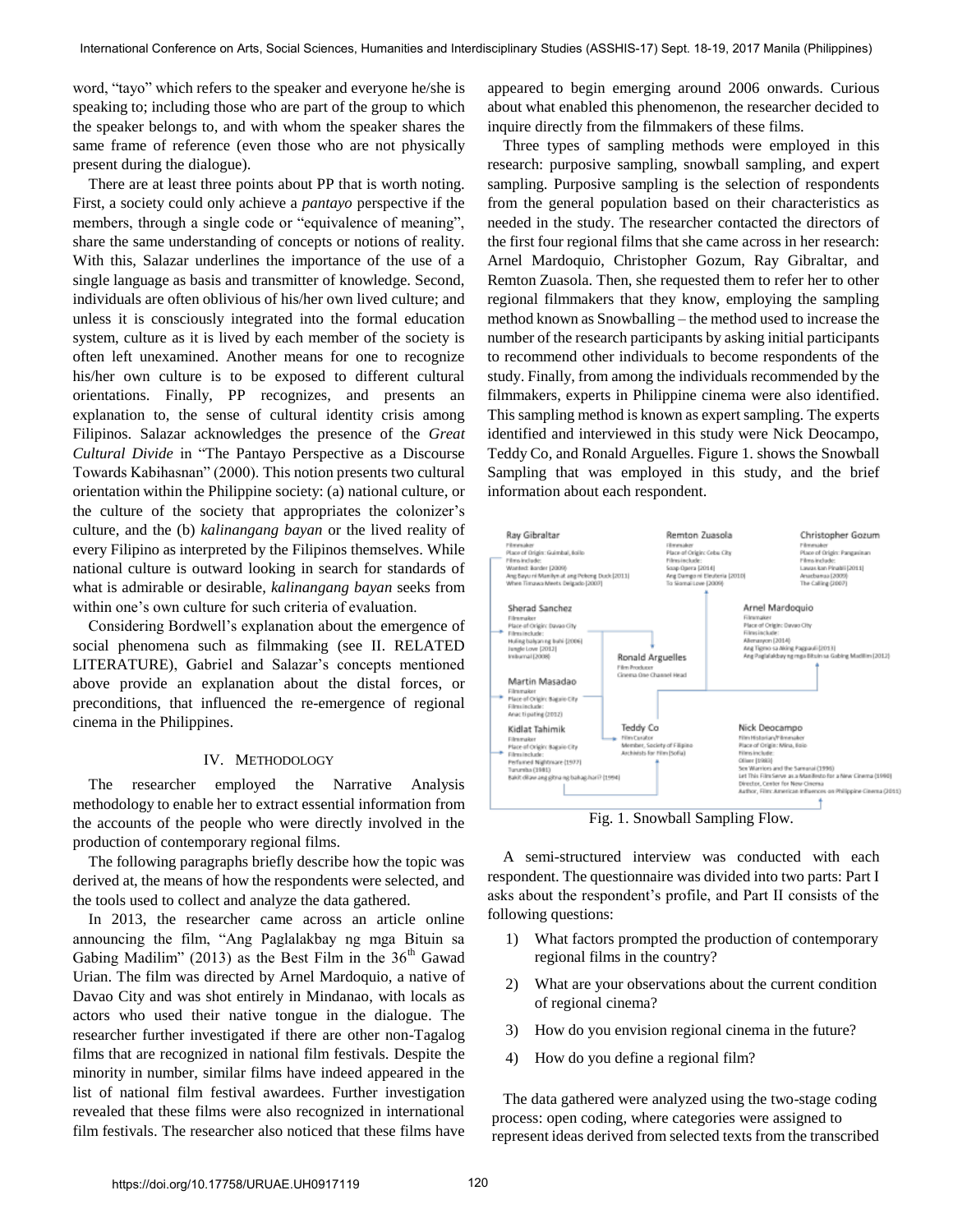interview; and axial coding, where categories were narrowed down by locating relationships among them, followed by determining the hierarchy of categories in relation with other categories. The relationship was then presented using a logic diagram (Figure 2.)



Fig. 2. The Logic Diagram.

### V. RESULTS

As indicated in Figure 2., there are six points about the Philippine contemporary regional cinema that were drawn from the accounts of the respondents in this study: the factors that prompted production of regional films, the current condition of regional cinema in the country, the issues encountered by individuals involved in regional cinema, the aspirations and recommendations of the regional filmmakers and film experts interviewed in this study, and the definition of regional films/cinema.

# *Factors that prompted production*

Three elements were identified to have prompted the production of regional films in the  $21<sup>st</sup>$  century: technology, individuals, and social institutions.

Technology"s role in this phenomenon is undeniable. Affordable and accessible filmmaking equipment enabled cost efficient and less complicated film production. With this, more individuals were able to translate their narratives into film. The internet and various social media has also enabled the convenient distribution of films, and the communication of filmmakers from various parts of the world. This allowed them to collaborate on projects without having to meet physically. However, it should be noted that the respondents have varying perspective on the degree of technology"s significance in this phenomenon. While most of the respondents proclaim that the availability of digital technology in the  $21<sup>st</sup>$  century was the primary factor that enabled the production of regional films, some would still claim that technology was a mere supplement to the filmmaker"s drive to tell their stories through motion picture.

 The individuals referred to in this section are classified into two: the filmmakers, and the film festival selection committee members. Filmmakers played an extremely active role in this phenomenon. Their initiative determined the production of the films; sparked by their intentions – whether personal or societal; and influenced by their cultural orientation. On the other hand, the presence of individuals in film festival selection committee who are amenable to the idea of having regional films programmed in their festivals, enabled the screening of these films to a wider audience. Their recognition of the notion that regional films are worthy of a national audience enabled these films to proliferate in the early of years of the  $21<sup>st</sup>$  century.

Various social institutions were identified by the respondents in this study, namely: the filmmakers' family and friends, film festival organizers, government agencies, media and educational institutions.

The filmmakers' family and friends played a significant role in the process by providing the filmmakers with various forms of support including financial and moral. By providing a venue for the screening and recognition of regional films, festival organizers have helped generate awareness of the existence of these films, and encourage more participants. Government agencies have also provided support to these initiatives regardless whether they were mandated or merely pressured by the proponents of this movement. Government support that were identified by the respondents are in the form of funds, venue and/or facilities. The media corporations" need for materials that have fresh perspective and require minimal production cost provided regional filmmakers with more opportunity to propagate. Lastly, educational institutions took part in this phenomenon by serving as points of convergence for regional filmmakers. They served as venues for regional film festivals as well as trainings, workshops that encouraged local filmmakers – often students – to produce their own films.

#### *Current condition, issues, aspirations and recommendations*

Generally, the respondents perceive that contemporary regional cinema remains at the margins of the country"s mainstream film industry. However, they recognize that it has altered the landscape of today"s Philippine cinema, and it also has the potential to determine the kind of cinema that the country will have in the future.

Persisting issues that were identified by the respondents include financial limitations, unresolved personal issues, and politics among individuals and within the institutions involved. Despite the cost efficiency achieved with the use of modern filmmaking equipment, film production remains to be a relatively expensive activity. The inability of some filmmakers to manage their production funds, as well as the complexities in their personalities and contradicting perspectives have also posed a major challenge.

The question of authenticity in the context of regional filmmaking was also raised. The respondents agree that attempting to achieve an authentic regional film should be avoided for two reasons: the country"s cultural orientation is a product of various cultural influences in the past that will always affect the perspective of local filmmakers, and film as a medium is not authentically Filipino in the first place. Lastly, the misconception of the term *regional*, as contradicting to the notion of a unitary nation, is also seen as a hindrance to the proliferation of regional cinema.

The respondents aspire for a decentralized Philippine cinema. This means the recognition of several filmmaking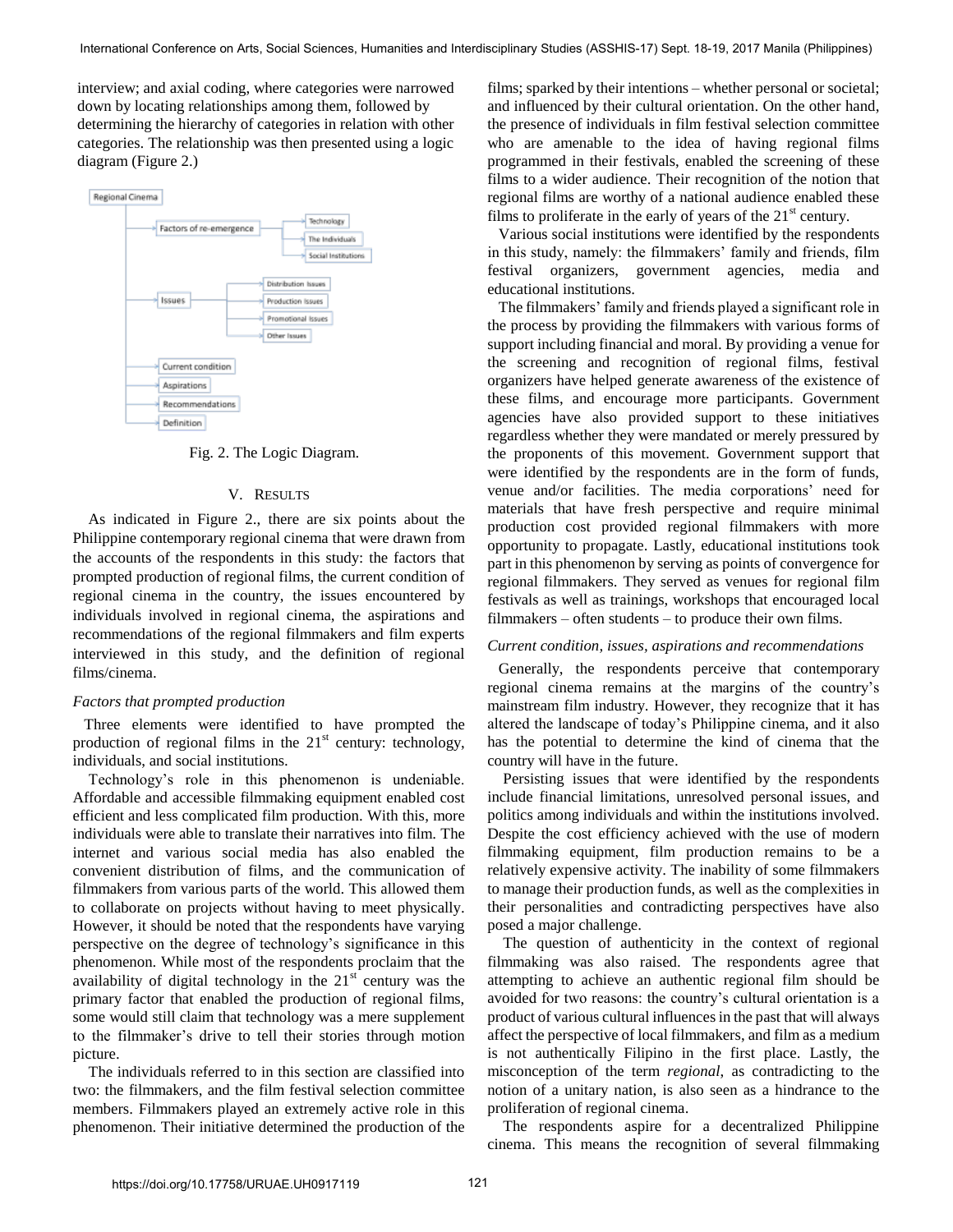centers from different parts of the archipelago. They also aspire that these various centers produce films that demonstrate cultural fidelity, sincerity to personal and local experiences, and respect for diversity.

Aside from the individual and local or provincial initiatives, the respondents also encourage intervention of the national government in the institutionalization of regional cinema to ensure its growth and sustainability.

#### *Definition*

This study defines regional cinema as a collection of films produced by filmmakers from regions outside the National Capital Region (NCR), which is the seat of the country"s film industry.

Two of the respondents, Tahimik and Co, were careful to note that it is unwise to categorize Filipino films as regional or not; instead, one should inquire the degree of a film"s regionality. In order to determine this, four criteria may be used as revealed in this study: geography, or the setting of the film; the filmmaker"s cultural origin; the language used in the film; and the filmmaker's point of view as translated into the film.

# VI. CONCLUSION

With the availability of resources and social structures needed to sustain filmmaking in areas outside Metro Manila, the nature and dynamics of Philippine cinema is expected to change. As technological innovations continue, the various social operations around it will also continue to evolve. While these constant changes affect the production and consumption of films, they also influence the kind of stories that are told through this medium.

The re-emergence of regional cinema in the  $21<sup>st</sup>$  century is not the end of this movement in Philippine cinema; neither is its institutionalization as a separate sector of the country's film industry. This phenomenon is just one of the phases in the evolution of the country"s cinema as it provides a redefinition of Filipino films. For the Philippine cinema to progress from this phase, various issues mentioned in this paper should be addressed. It should also be noted that these are not the only hindrances that could threaten the sustainability of this movement. The more information acquired about this phenomenon through documentation of its various activities will enable a more appropriate approach in addressing these issues.

For film scholars and journalist who have taken part in chronicling this phenomenon, it is imperative to define regional cinema to create a common plane of understanding about the matter. However, this study argues that it is too soon to be conclusive in assigning a definite description for regional cinema and regional films. Given how fast technology innovates, and how quick are the rest of the participants in the movement adopt to these innovations, the characteristics of regional cinema could evolve quickly as well. What may define regional cinema today may no longer apply in the next few years. It is, therefore, very important to simply maintain a constant discussion of its emergence.

The re-emergence of contemporary regional cinema has altered the landscape of the country"s film industry. The movement may be slow, and its sustainability may even be threatened. Nevertheless, it has undoubtedly brought to our attention the potentials that the country"s national cinema possesses.

### VII. ACKNOWLEDGMENT

The researcher is very grateful to the respondents for sharing their insights in this study: Arnel Mardoquio, Christopher Gozum, Kidlat Tahimik, Martin Masadao, Nick Deocampo, Ray Defante Gibraltar, Remton Zuasola, Ronald Arguelles, Sherad Sanchez, and Teddy Co. She also thanks Dr. Zeus Salazar for accommodating her inquiries regarding *Pantayong Pananaw*.

#### **REFERENCES**

- [1] R. Zualsola, Director, Ang Damgo Ni Eleuteria. [Film]. 2011.
- [2] A. Watercutter, "Drones Are About to Change How Directors Make Movies," 6 March 2015. [Online]. Available: http://www.wired.com/2015/03/drone-filmmaking/.
- [3] N. Vera, "34th Gawad Urian Winners," 17 May 2011. [Online]. Available:
	- http://criticafterdark.blogspot.com/2011/05/34th-gawad-urian-winners. html.
- [4] D. R. Thomas, "A General Inductive Approach for Analyzing Qualitative Evaluation Data," American Journal of Evaluation, pp. 237-246, 2006.
- [5] F. Solanas and O. Gettino, "Towards a Third Cinema," in Film and Theory: An Anthology, R. Stam and T. Miller, Eds., Malden, Blackwell Publishers, Inc., 2000, pp. 265-286.
- [6] C. Smith, "Content analysis and narrative analysis," Handbook of research methods in social and personality psychology, pp. 313-335, 2000.
- [7] B. Sandiego, "Wanted: Border wins 7 trophies in 5th Cinema One Originals Awards," 16 November 2009. [Online]. Available: http://www.pep.ph/news/23891/-wanted-border#71Zo6B5QBJtRuOwL. 99.
- [8] S. Sanchez, Director, Huling Balyan ng Buhi. [Film]. 2006.
- [9] Z. Salazar, "The Pantayong Perspective as a Discourse Towards Kabihasnan," Southeast Asian Journal of Social Science, p. 138, 2000.
- [10] L. Rabago-Visaya, "Cebuano Cinema: Revisited, relived, revived," 8 March 2014. [Online]. Available: http://www.philstar.com/freeman-opinion/2014/03/08/1298425/cebuan o-cinema-revisited-relived-revived.
- [11] J. Palis, "Cinema Archipelago: A Geography of Film and the Postnational Imaginary," 2008. [Online]. Available: https://cdr.lib.unc.edu/indexablecontent/uuid:f3b75a05-ab81-4089-a8d 5-e8f48593167f. [Accessed December 2014].
- [12] M. Masadao, Director, Anac Ti Pating. [Film]. 2012.
- [13] E. Martens, "Maori on the Silver Screen: The Evolution of Indigenous Feature Filmmaking in Aotearoa/New Zealand," Internation Journal of Critical Indigenous Studies, 2012.
- [14] A. Mardoquio, Director, Ang Paglalakbay ng mga Bituin sa Gabing Madilim. [Film]. 2012.
- [15] K. Magsanoc, "WINNERS: 36th Gawad Urian Awards," 18 June 2013. [Online]. Available: http://www.rappler.com/entertainment/31588-winners-36th-gawad-uria n-awards.
- [16] B. Lumbera, Pelikula: An Essay on Philippine Film, Manila: Sentrong Pangkultura ng Pilipinas, 1989.
- [17] S. W. Littlejohn and K. A. Foss, Theories of Human Communication, Belmont: Wadsworth, 2005.
- [18] C. Gozum, Director, Anacbanua. [Film]. 2009.
- [19] R. D. Gibraltar, Director, Wanted: Border. [Film]. 2009.
- [20] K. Gaspar, "A ringside view of "The Riddles of my Homecoming"," 18 November 2013. [Online]. Available: